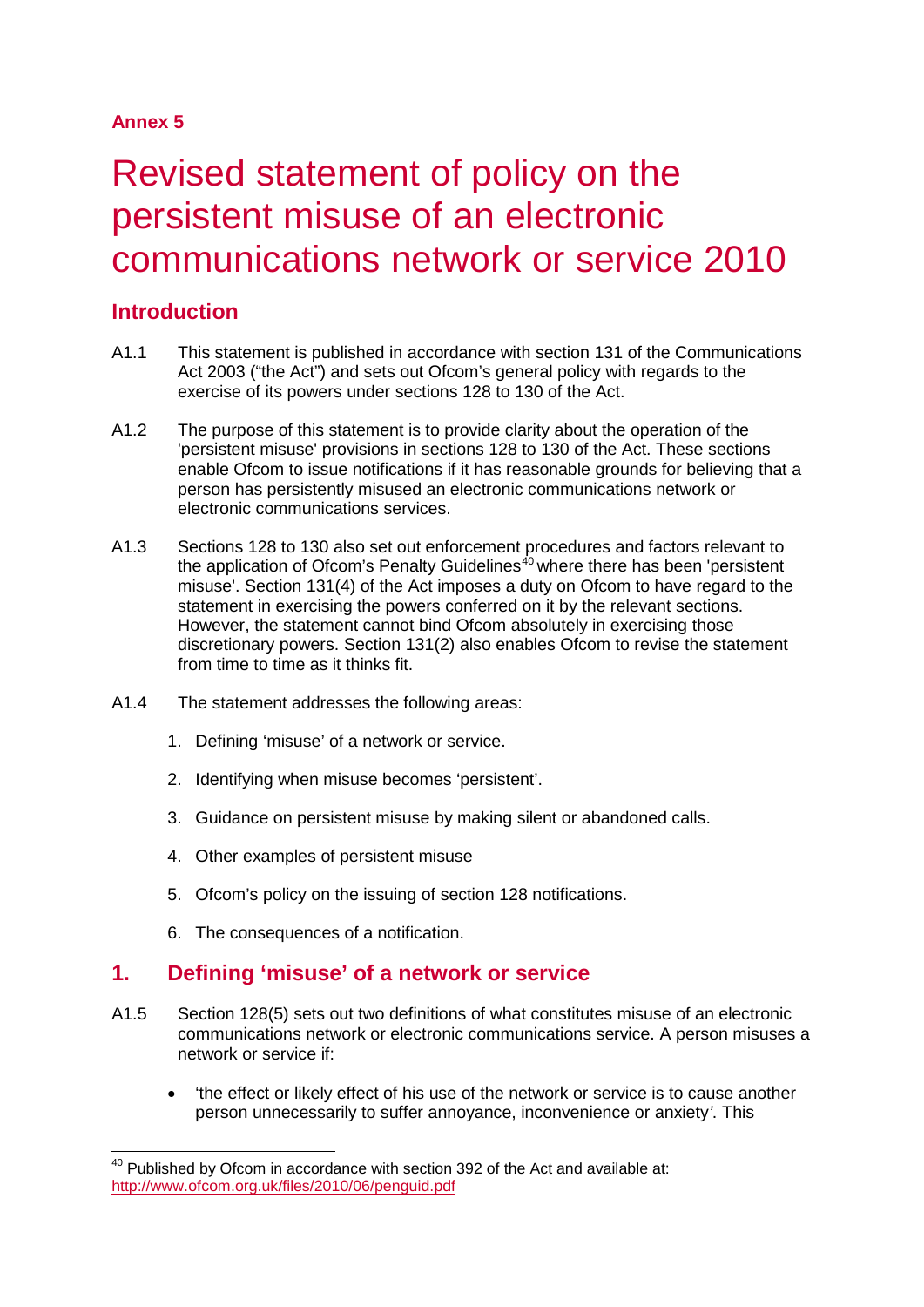requires the use of a network or service for example where a person uses a telephone to make an abandoned call (i.e. one which is terminated by an Automated Calling System – ACS as soon as the called person tries to answer it); or

- 'he uses the network or service to engage in conduct the effect or likely effect of which is to cause another person unnecessarily to suffer annoyance, inconvenience or anxiety*'*. This captures a wider category of behaviour which involves conduct dependent on the use of a network or service for example conduct that results in a person being led unknowingly to dial a premium rate service.
- A1.6 In both cases the significance of the words "likely effect" is that the effect has to be probable, not necessarily proven.
- A1.7 Section 128 of the Communications Act 2003 applies where "a person has persistently misused an electronic communications network or electronic communications services". In Ofcom's view, such misuse may be either direct or indirect. This means a person may be caught by section 128 either where they are misusing a network or services themselves, or where they have engaged another person to use the network or service on their behalf.
- A1.8 An example of this may arise in the context of network or service misuse by a call centre. Where a person engages representatives, such as third party call centres to contact UK consumers on its behalf, that person may be the target of an investigation and ultimately action under the Act for persistent misuse by its representatives. This includes where the representative is an offshore centre.
- A1.9 To be clear, there may be circumstances where the representatives are also persons who are misusing a network or service in their own right. In those circumstances, Ofcom may also consider investigating these individuals or companies. This decision would be taken on a case by case basis.

# **2. Identifying when misuse becomes 'persistent'**

- A1.10 The misuse also must be persistent. Section 128(6) states that this is where the misuse is repeated on a sufficient number of occasions for it to be clear that the misuse represents:
	- 'a pattern of behaviour or practice'. This is met by instances of repetitive misuse. It is difficult to define in advance what cycle of repetitive behaviour may reasonably be described as forming a pattern. This will need to be determined on a case by case basis. However any such pattern is likely to require a minimum of three instances of the conduct in question in order to be recognised as such; or
	- 'recklessness as to whether persons suffer annoyance, inconvenience or anxiety'*.* This requires the misuse to represent 'recklessness' on the part of the misuser. This will need to be determined on a case by case basis. Evidence that points to recklessness could be:
		- i) that the misuser was informed of the effect of his behaviour but continued with it;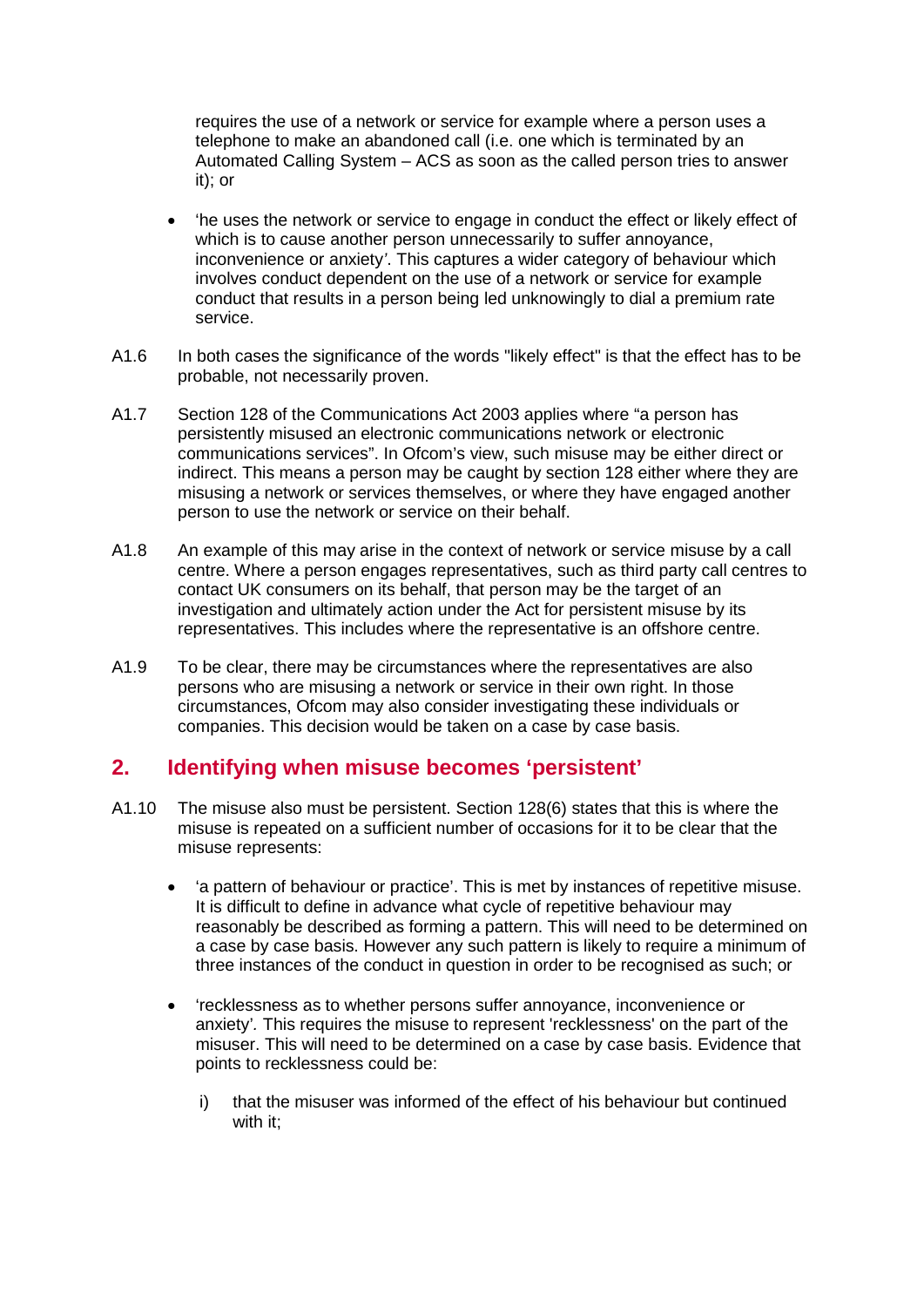- ii) that the behaviour in question is so patently annoying that it amounts to misuse (e.g. ringing someone repeatedly in the middle of the night) that a reasonable person would realise it would have that effect; or
- iii) that the misuse has failed to take reasonable steps to establish whether or not the behaviour could cause annoyance, inconvenience or anxiety to other people.
- A1.11 In determining whether misuse is persistent or not, section 128(7) states that it is immaterial whether networks were used on some occasions and services on other occasions; that different networks or services were used on different occasions; or that the persons exposed to the misuse were different on different occasions.

# **3. Guidance on persistent misuse by making abandoned and silent calls**

- A1.12 This section sets out Ofcom's approach when assessing whether to take enforcement action for persistent misuse caused by abandoned and silent calls.
- A1.13 In deciding whether to take enforcement action in a particular case Ofcom will be guided by a sense of administrative priority determined by the level of consumer detriment and will take account of the steps that have been taken by ACS users to reduce the degree of concern that silent or abandoned calls cause including those set out below.

## **Abandoned call rate**

- A1.14 This section sets out:
	- i) Terms defined.
	- ii) The abandoned call rate formula.
	- iii) Calculating the abandoned call rate when AMD is used.
	- iv) Calculating the abandoned call rate when AMD is not used.

#### (i) Terms defined

- A1.15 We have defined the terms below which are relevant to calculating the abandoned call rate.
- A1.16 24 hour period means between midnight and midnight on a calendar day.
- A1.17 An *abandoned call* is where a connection is established but terminated by its originator in circumstances where the call is answered by a *live individual*.
- A1.18 The abandoned call rate is the number of *abandoned calls* as a proportion of total *live calls*. It must include *a reasoned estimate of AMD false positives* where AMD is used and may exclude *a reasoned estimate of calls abandoned to answer machines*.
- A1.19 An AMD false negative is a call answered by an answer machine but mistakenly categorised as a live call. For the purposes of calculating an abandoned call rate, these should be removed to ensure *the reasoned estimate of AMD false positives* is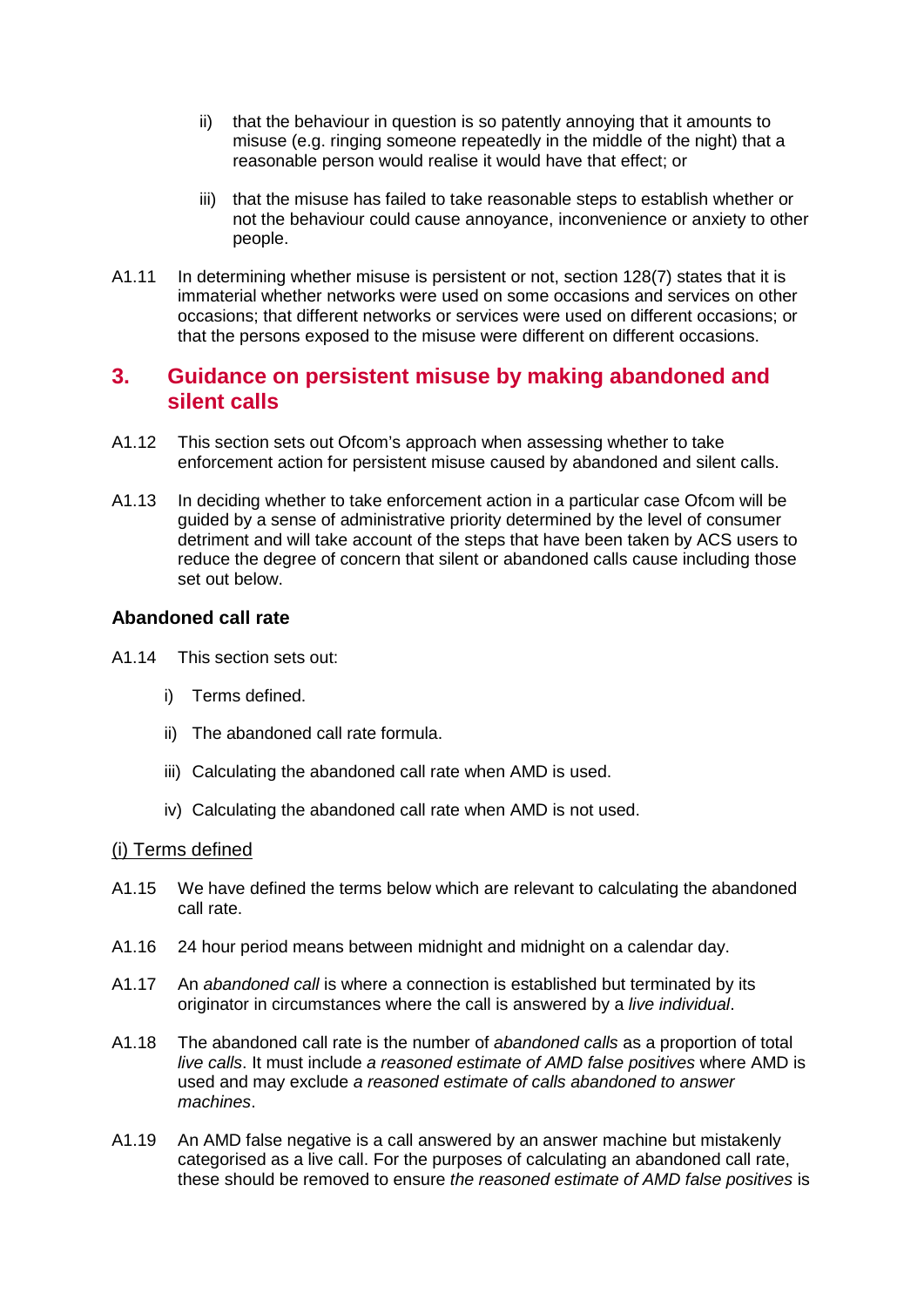not applied to a much bigger total of answer machine calls (i.e. they are not recorded as *live calls*).

- A1.20 An AMD false positive is when an AMD device mistakenly identifies a call as being answered by an answer machine whereas, in reality, it has been answered by a live individual.
- A1.21 A campaign is identified by the use of a single call script to make a single proposition to a single target audience. A campaign can be run from more than one call centre over a 24 hour period. If calls are made for identifiable purposes with a single script to a single target audience, then Ofcom will continue to regard this as a campaign. In the event of an investigation, Ofcom will consider the facts of each case on its own particular merits.
- A1.22 Guaranteed presence of a live operator means to ensure that a live operator is available if a repeat call is made during the specific period. That is, when an ACS user makes a call, they can guarantee a consumer who picks up the call will be connected to a call centre agent.
- A1.23 A *live call* is where a connection is established and the call is answered by a *live individual*. This includes *live calls to a live operator* and *abandoned calls*.
- A1.24 A *live individual* refers to a person who is called by an ACS and/or AMD user.
- A1.25 A *live call to a live operator* is a call where a live operator is put through to a live individual. A *live call to a live operator* does not include calls made by ACS and/or AMD users that are answered by answer machines.
- A1.26 A *reasoned estimate of AMD false positiv*es is an estimate of the number of AMD false positives as a proportion of total live calls.
- A1.27 A *reasoned estimate of calls* abandoned *to answer machines* is an estimate of the number of ACS identified abandoned calls that have actually been answered by an answer machine. We will assess the methodology used to factor in the number of calls abandoned to answer machines into an abandoned call rate on a case by case basis.
- A1.28 A silent call is a type of abandoned call where the person called hears nothing on answering the phone and has no means of establishing whether anyone is at the other end.
- A1.29 An *unconnected call* may also be terminated after a predetermined period (i.e. greater than 15 seconds) because it has not been answered, perhaps because no one is there to take it. Within industry terminology and for the purposes of the Revised Statement such calls are not classified as abandoned calls. This is because an abandoned call is one which has been picked up by a live individual.

#### (ii) The abandoned call rate formula

- A1.30 The abandoned call rate shall be no more than three per cent of live calls per campaign (i.e. across call centres) or per call centre (i.e. across campaigns) over a 24 hour period.
- A1.31 The abandoned call rate formula is therefore as follows: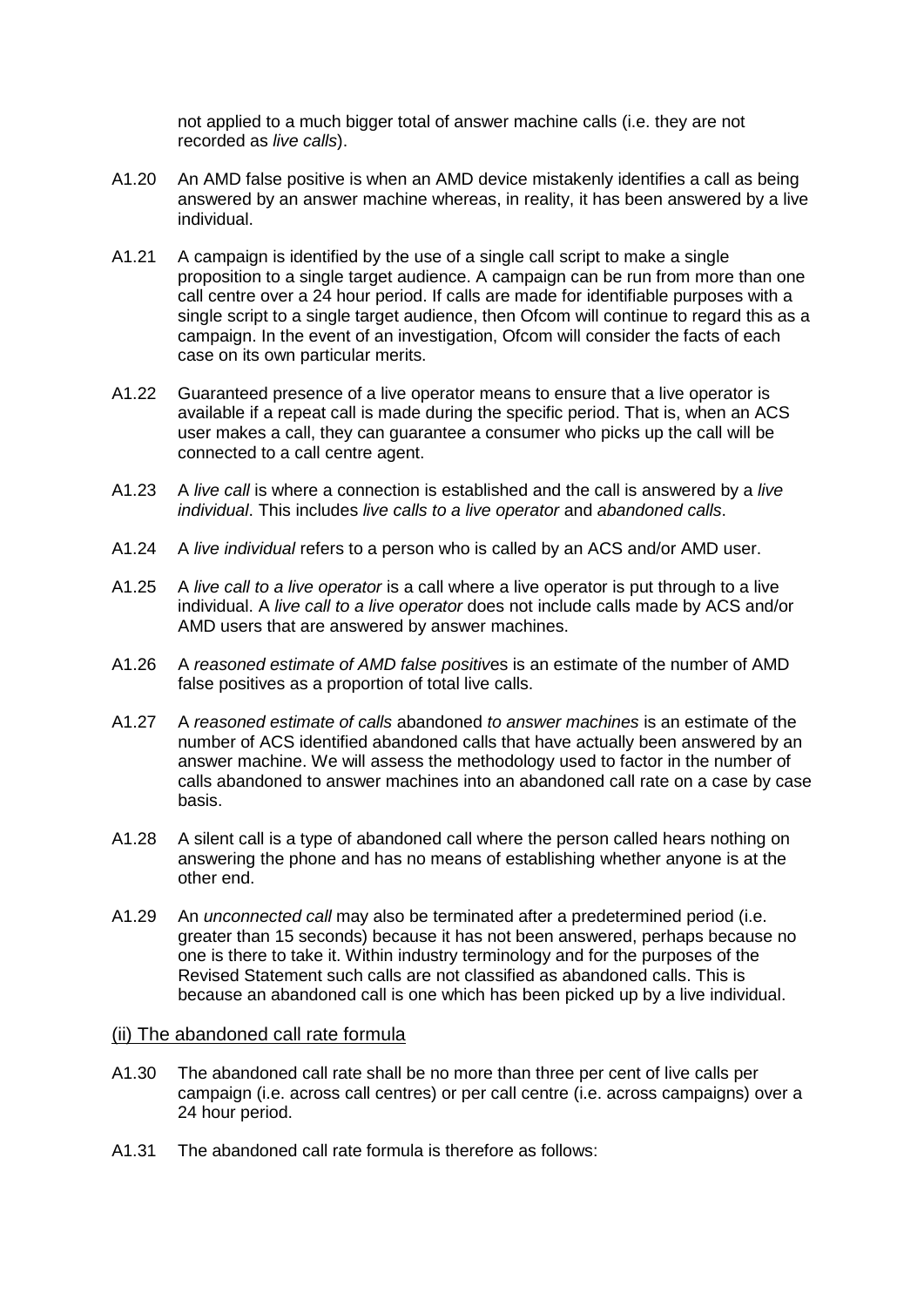Abandoned calls  $(x)$ Abandoned calls (x)<br>Abandoned calls (x) + Live calls to a live operator (y)  $*$   $\frac{100}{1}$ 

- A1.32 How the number of abandoned calls is calculated will depend on whether or not AMD is used.
- A1.33 AMD users must include a reasoned estimate of AMD false positives when calculating an abandoned call rate. This is on the premise that AMD false positives are abandoned calls and should be recorded as such.
- A1.34 All ACS users including AMD users may exclude a reasoned estimate of calls abandoned to answer machines from the abandoned call rate.

## (iii) Calculating the abandoned call rate when AMD is used

A1.35 The formula for calculating the abandoned call rate is as follows:

Abandoned calls  $(x)$ Abandoned calls (x)<br>Abandoned calls (x) + Live calls to a live operator (y)  $*$   $\frac{100}{1}$ 

A1.36 The abandoned call rate must include a *reasoned estimate of AMD false positives* and may exclude a *reasoned estimate of calls abandoned to answer machines*.

## *Providing a reasoned estimate of AMD false positives*

- A1.37 Current technology means that an AMD false positive cannot be recorded as a call picked up by a live individual. Rather it is wrongly identified as a call to an answer machine that has been disconnected. Because of this, AMD false positives are not recorded by AMD users as abandoned calls. Therefore these are not included in the abandoned calls figure produced by the AMD user.
- A1.38 Ofcom's general policy is that live sampling is likely to be the most practical and comprehensive testing available for AMD users to adopt when producing a reasoned estimate of AMD false positives. This testing methodology is based on sampling real answer machine detected calls to determine a reasoned estimate of AMD false positives. There are a number of different types of live sampling:
	- i) **Trunk side recording**[41.](#page-4-0) Where an answer machine has been identified by the AMD device this should be recorded by the AMD device. These dials can then be retrieved and sample tested by re-playing to identify the rate of AMD false positives.
	- ii) **Agent validation**. A random sample of calls that are identified by the AMD device are passed on to call centre agents rather than being disconnected. The agent can then verify if the answer machine detected call is correct or was in fact an AMD false positive.
	- iii) **Side-by-side comparison**. This testing methodology relies on a comparison of two scenarios: one where an AMD device is switched on and one where it is switched off. From the 'AMD on' scenario, the answer machine rate is recorded and compared to the answer machine rate recorded in the 'AMD off' scenario i.e.

<span id="page-4-0"></span><sup>&</sup>lt;sup>41</sup> Trunk side recording captures the call from the point the call starts ringing until the call is terminated. By comparison **agent side** recording would start recording from the point when the call is started by the agent. Trunk side recording allows reporting on all the calls made by the dialler.  $\overline{a}$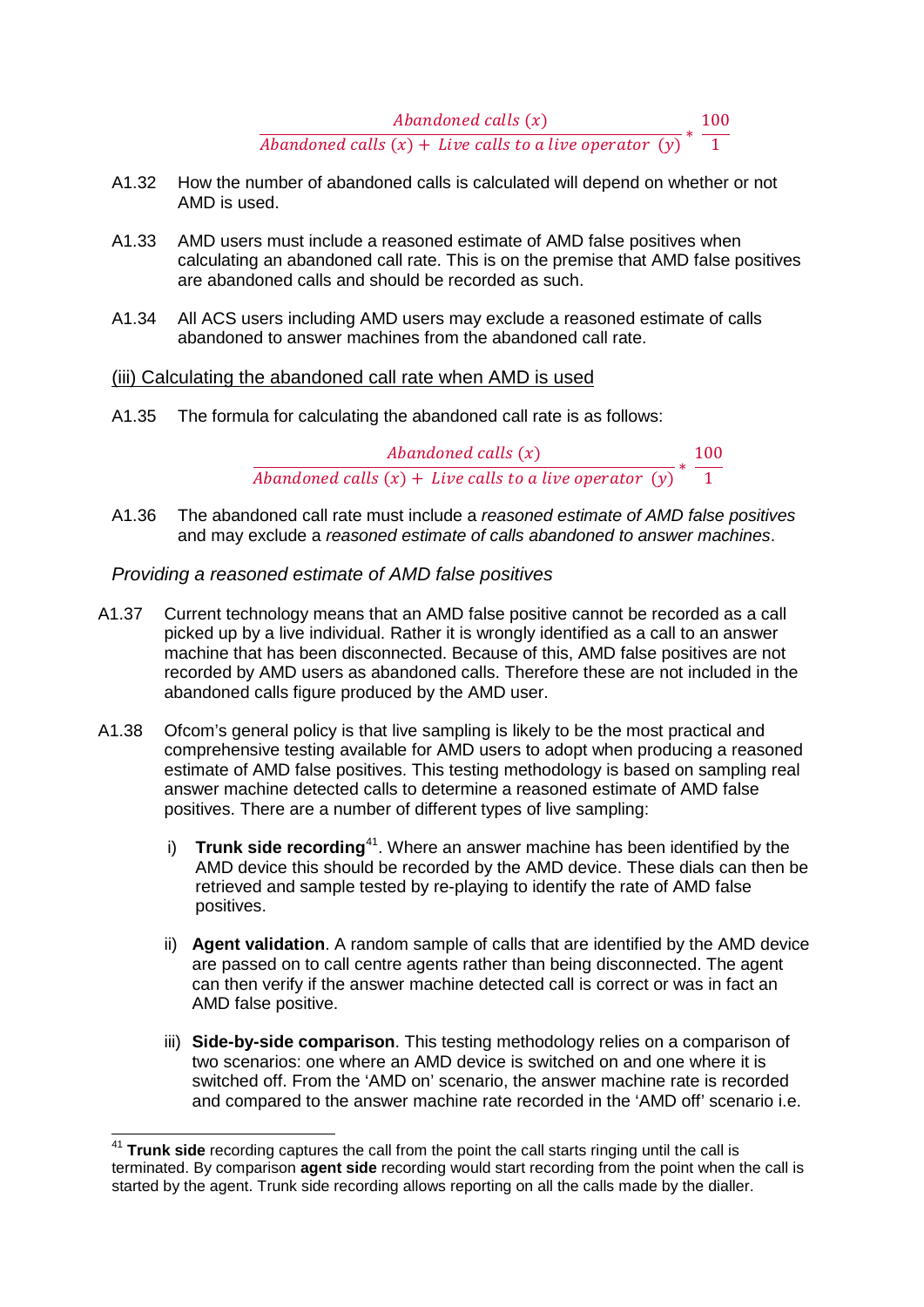the rate defined by agents listening to all calls. If false negatives are accounted for, the difference will be the reasoned estimate of AMD false positives.

- A1.39 Where available and not ruled out by cost, trunk side recorded answer machine calls is generally the most preferable type of live sampling. Side by side comparison testing removes observer interference and is preferred to agent validation testing so long as a robust sampling methodology is followed. Generally these two forms of live sampling are preferred to agent validation due to the risk of observer interference in the testing.
- A1.40 Ofcom is not, however, inclined to prescribe testing methodology to be used by all AMD users when producing a reasoned estimate of AMD false positives. Rather, we outline below the types of factors we will look for when assessing the methodology used when testing AMD accuracy. In the event of an investigation, Ofcom would expect that testing be based on this outline. We would also expect to have sight of relevant details of testing such as the date and times of testing, the procedure used and the number of calls made. Furthermore, we expect that any reasoned estimate to be based on high quality data.
- A1.41 The following table sets out how we will assess the robustness of testing used to determine a reasoned estimate of AMD false positives:

| Data<br>authenticity              | Testing based on past/actual call records is always preferred to<br>scenario testing because of the high number of external factors that<br>can influence AMD accuracy rates.                                                                                                                                                                                                     |
|-----------------------------------|-----------------------------------------------------------------------------------------------------------------------------------------------------------------------------------------------------------------------------------------------------------------------------------------------------------------------------------------------------------------------------------|
| Data<br>relevance                 | The reasoned estimate of AMD false positives should be based on<br>relevant campaign data. Whenever campaign data is changed, to<br>an extent that it could materially change AMD accuracy rates, the<br>testing should reflect this.                                                                                                                                             |
| <b>Operational</b><br>environment | The reasoned estimate should be calculated in an environment the<br>same or materially the same as that in which regular calling occurs.<br>This means that all operational variables (AMD sensitivity, calling<br>windows and other operational metrics) should remain unchanged<br>for the length of the test and should be equivalent to the ongoing<br>non-test environments. |
| <b>Frequency</b>                  | The frequency of testing is linked closely to data relevance. That is,<br>testing should be undertaken whenever campaign data is changed.<br>To the extent that it could materially change AMD accuracy rates,<br>the testing should reflect this.                                                                                                                                |

A1.42 The following should also be followed if live sampling is undertaken:

| <b>Actual event</b> | Where possible, actual answer machine classifications should be                                                                                                                                                                                                                   |
|---------------------|-----------------------------------------------------------------------------------------------------------------------------------------------------------------------------------------------------------------------------------------------------------------------------------|
| analysis            | analysed rather than side by side comparisons.                                                                                                                                                                                                                                    |
| <b>Observer</b>     | The test should not be allowed to interfere with the process being                                                                                                                                                                                                                |
| interference        | tested.                                                                                                                                                                                                                                                                           |
| <b>Sampling</b>     | A sample size needs to be large enough to derive a high confidence<br>level. It should cover different times of the day and different days of<br>the week. Confidence levels of 95% or two standard deviations from<br>the mean, and above are high enough across the population. |
| <b>Testing</b>      | Testing should be undertaken during representative times of the day                                                                                                                                                                                                               |
| periods             | and days of the week.                                                                                                                                                                                                                                                             |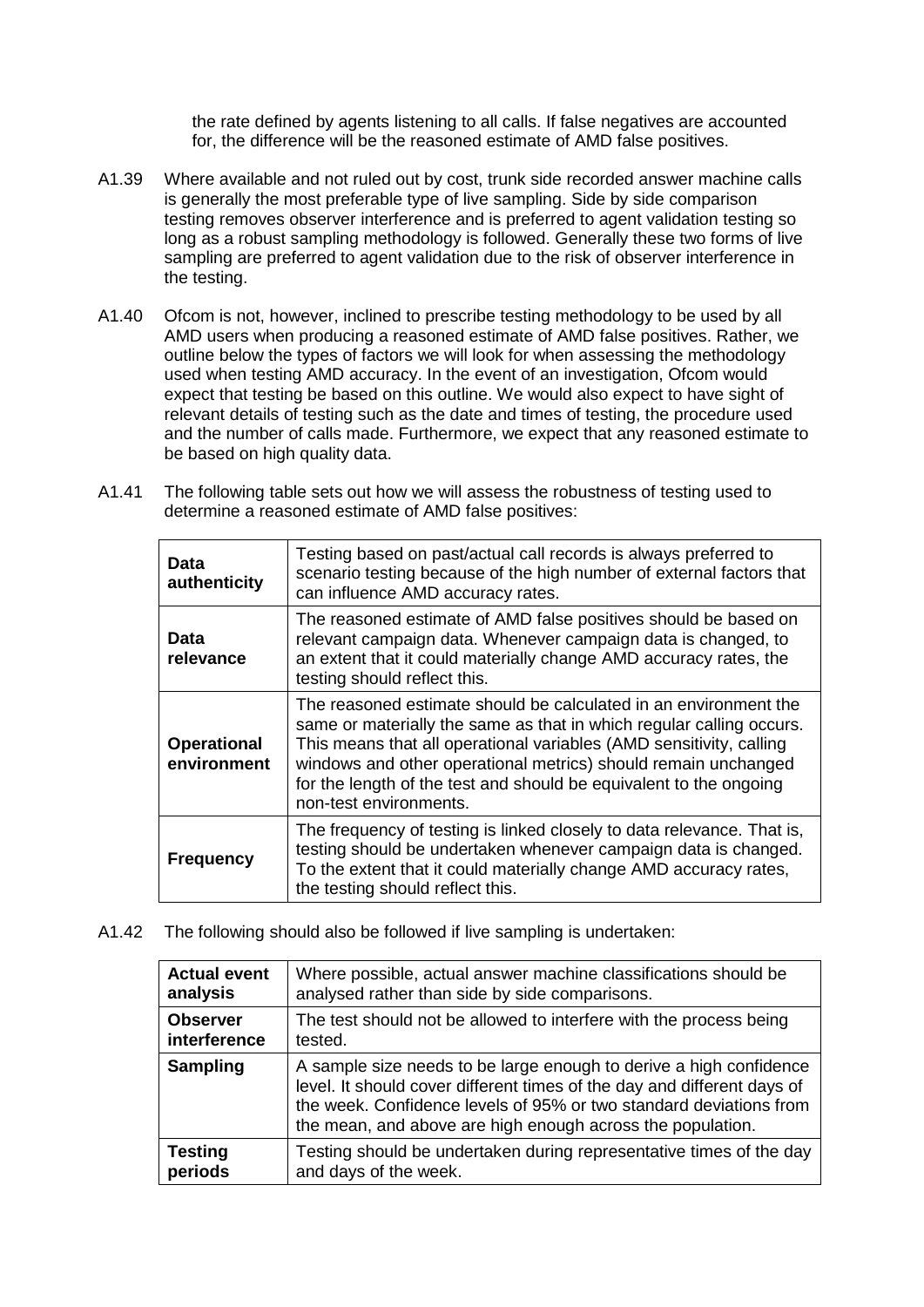- A1.43 Following the above, AMD users should undertake testing on a per campaign basis or when material changes are made to an AMD. A material change could be considered to be changing the settings on a dialler (e.g. making the AMD more or less aggressive, a dialler upgrade or a reconfiguration of dialling patterns).
- A1.44 A further option for AMD users would be to seek the services of an independent auditor to assess AMD accuracy. On the condition that this is done on a regular basis and whenever significant changes are made to their use of AMD, Ofcom would take this into account when considering the accuracy of the reasoned estimate of false positives. However it should be noted that AMD users are ultimately responsible for the quality of this auditing in producing an accurate reasoned estimate of AMD false positives.
- A1.45 The Direct Marketing Authority (DMA)'s paper, and others we have seen like it, provides a mathematical explanation of how to calculate an abandoned call rate when ACS users use, and do not use, AMD technology. It expands on our calculation in A1.35 to provide a practical explanation of the abandoned call rate.
- A1.46 We recognise this is potentially a very useful aid which stakeholders may consider using when undertaking their own (abandoned call rate) calculations. The DMA's paper can be found at *[http://www.dma.org.uk/\\_attachments/resources/5812\\_S4.pdf](http://www.dma.org.uk/_attachments/resources/5812_S4.pdf)*.

## (iv) Calculating the abandoned call rate when AMD is not used

A1.47 Calls to answer machines are not live calls and should not be included in calculating the abandoned call rate. Therefore a reasoned estimate of calls abandoned to answer machines may be deducted from the number of abandoned calls.

*Applying the formula for calculating the abandoned call rate when not using AMD*

A1.48 The formula for calculating the abandoned call rate is as follows:

# Abandoned calls  $(x)$ Abandoned calls (x)<br>Abandoned calls (x) + Live calls to a live operator (y)  $*$   $\frac{100}{1}$

- A1.49 The *abandoned call rate* can exclude a *reasoned estimate of calls abandoned to answer machines*
- A1.50 An illustrative example using broadly typical industry experience not involving the use of AMD might assume that of 1000 calls made in a 24 hour period:
	- 392 calls are live calls connected to a live operator (y)
	- 8 calls are abandoned (dropped by the ACS and includes calls answered by answer machines) (x)
	- 400 are connected to a live operator and classified as answer machines
	- 200 calls are unconnected.

The number of answer machines as a percentage of all connected calls is 400 / (392  $+ 400$ ) = 50.5 per cent.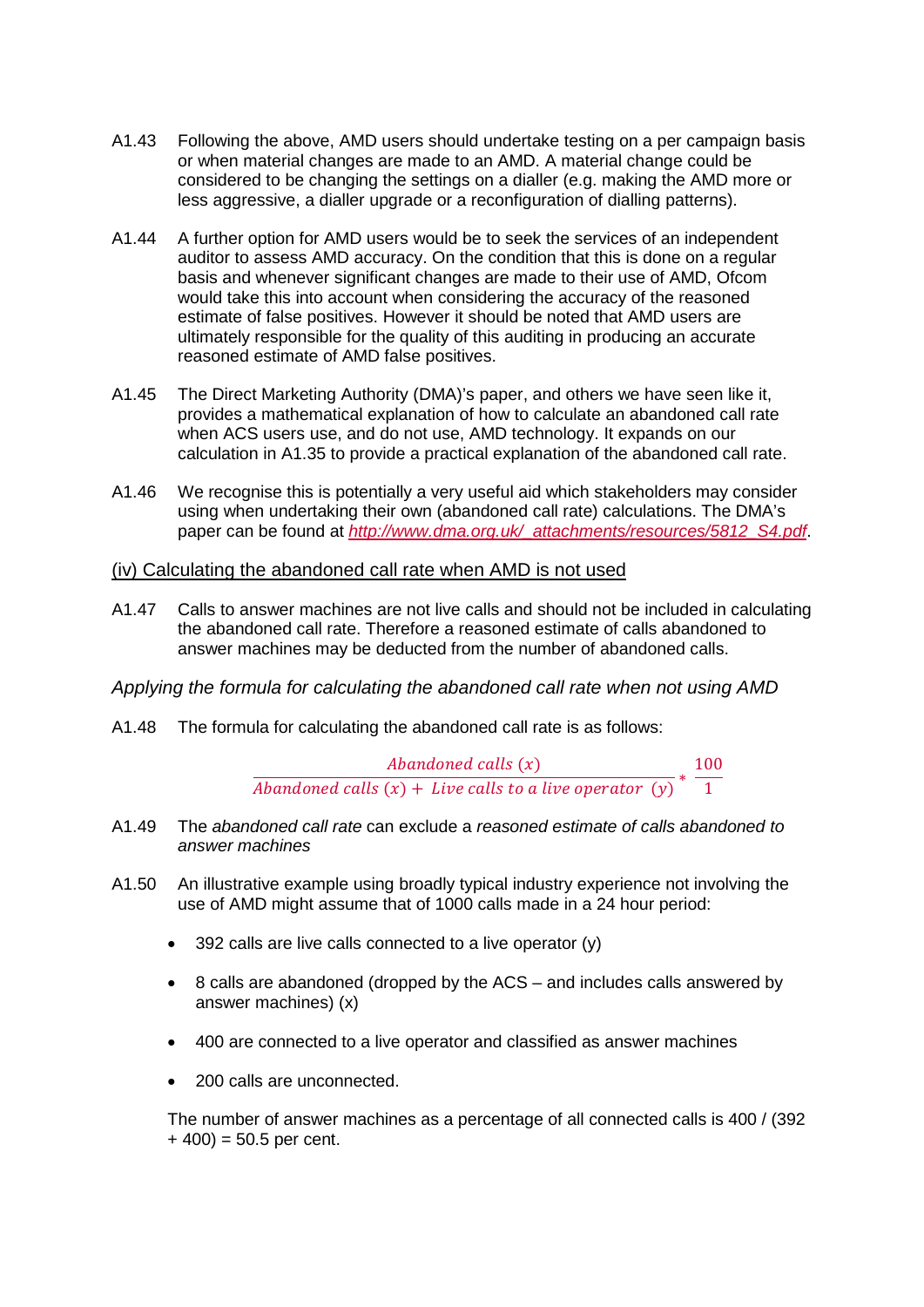Therefore, of the 8 calls that are dropped by the ACS, 50.5% of them will have been answer machines. Thus the reasoned estimate of calls abandoned to answer machines is 4.040404, meaning that the number of abandoned calls answered by live individuals is 3.9595.

The abandoned call rate in this scenario is:

$$
\frac{(8-4.040404)(x)}{(8-4.040404)(x)+392(y)} * \frac{100}{1} = 1.00\%
$$

The abandoned call rate will therefore be 1.00%.

#### **Information messages – timing and content**

- A1.51 In the event of an abandoned call (other than an AMD false positive), a very brief recorded information message must start playing no later than two seconds after the telephone has been picked up or within two seconds of the call being answered. Within two seconds of the call being answered' means either:
	- i) no later than two seconds after the telephone has been picked up; or
	- ii) no later than two seconds after an individual begins to speak (or 'start of salutation'); or

whichever is more applicable to the technology deployed.

AMD users can choose to play an information message in the event of an abandoned call from when an individual finishes speaking (or 'end of salutation'). This must be achieved on the condition that the total time taken to start playing an information message is no more than two seconds from start of salutation.

- A1.52 The information message must contain at least the following information:
	- the identity of the company on whose behalf the call was made (which will not necessarily be the same company that is making the call);
	- details of a *Special Services* (080 no charge) or a *Special Services* basic rate (0845 only) or a *Geographic Number* (01/02) or a *UK wide Number at a geographic rate* (03) number<sup>[42](#page-7-0)</sup> the called person can contact so they have the possibility of declining to receive further marketing calls from the company; and
	- includes no marketing content and is not used as an opportunity to market to the called person.

## **Unanswered calls**

-

A1.53 Calls which are not answered must ring for a minimum of 15 seconds before being terminated.

<span id="page-7-0"></span><sup>&</sup>lt;sup>42</sup> As defined in the National Telephone Numbering Plan <http://stakeholders.ofcom.org.uk/binaries/telecoms/numbering/numplan280710.pdf>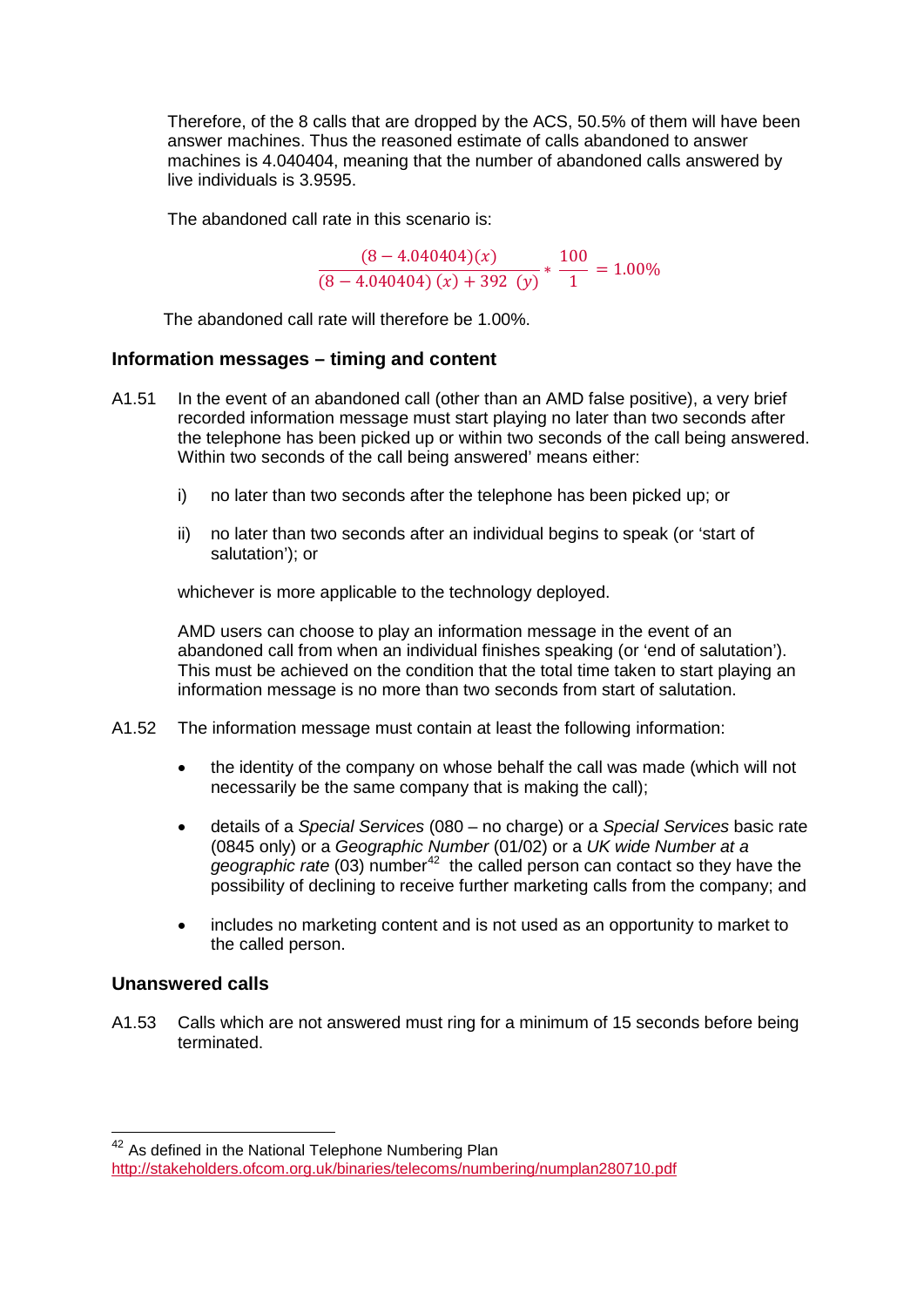## **72 hour policy**

A1.54 When an abandoned call (other than an AMD false positive), has been made to a particular number, any repeat calls to that number in the following 72 hours may only be made with the guaranteed presence of a live operator.

## **24 hour policy**

A1.55 When a call has been identified by AMD equipment as being picked up by an answer machine (including AMD false positives), any repeat calls to that specific number within the same 24 hour period may only be made with the guaranteed presence of a live operator.

## **Caller Line Identification**

- A1.56 For each outbound call a Caller Line Identification (CLI) number is presented to which a return call may be made which is either a geographic number or a nongeographic number adopted as a Presentation Number which satisfies the Ofcom Guide to the use of Presentation numbers.
- A1.57 Ofcom reluctantly accepts that the technological limits of international networking may result in some dialler calls being delivered to the UK without CLI identification but flagged 'international'. In these circumstances it is even more vital that such centres use the information message and a UK based number so that they may be contacted by called parties after an abandoned call.

## **Marketing**

A1.58 Any call made by the called person to the contact number provided shall not be used as an opportunity to market to that person, without the person's consent.

## **Record management**

A1.59 Ofcom expects that where organisations are subject to this statement, records are kept for a minimum of six months that demonstrate compliance with the above policy and procedures.

# **4. Other examples of Persistent Misuse**

- A1.60 This section identifies five further general areas where persistent misuse may occur. There is a degree of overlap between these areas; several forms of misuse may fall into more than one category.
- A1.61 Given the breadth of the legislation, some forms of misuse, say those involving the misuse of automated calling systems or scams, may also represent contraventions of other consumer protection legislation. Where such legislative overlap exists and Ofcom is faced by a particular instance of misuse, it shall determine in consultation with the relevant competent authorities which set of legislative requirement is more appropriate and may be more effectively deployed.
- A1.62 The examples given are intended to be illustrative rather than inclusive and will not prevent Ofcom from investigating and issuing a notification in respect of behaviour which is not identified by this statement. That could occur if, for example, a new technology or new use of technology allowed for the operation of a form of misuse not previously known to Ofcom, which has the potential to cause unnecessary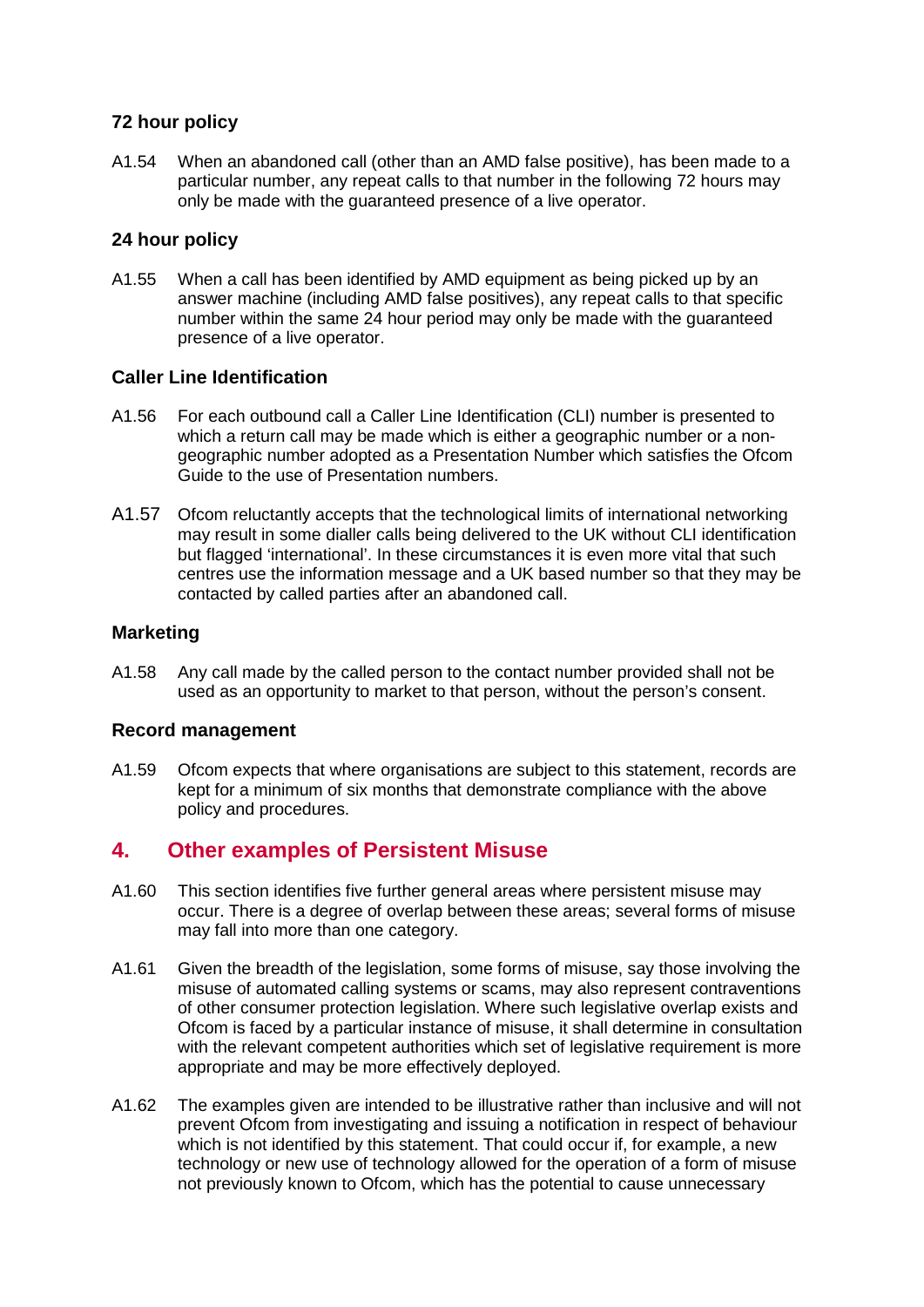annoyance, inconvenience or anxiety to consumers. In these circumstances Ofcom would take the necessary measures to prevent further harm and also revise the statement to incorporate the new form of misuse.

#### **Misuse of automated calling systems**

- A1.63 Under the Privacy and Electronic Communications (EC Directive) Regulations 2003 (the "2003 Regulations"), it is an offence to use automated calling systems to make direct marketing calls which do not consist of live speech unless the called person has previously notified the caller that for the time being they consent to such communications being sent. An example of such a call is a recorded message for marketing purposes where no operator is present.
- A1.64 The concept of direct marketing that the 2003 Regulations rely on is very broad and applies not just to the advertisement of goods and services but also to the promotion of an organisation's aims and ideals. It therefore applies to political and charitable, in addition to commercial, organisations. However there may be types of unsolicited recorded messages sent by automated calling systems that cause annoyance or inconvenience but which, for whatever reason, fall outside the 2003 Regulations.
- A1.65 Ofcom believes that the persistent use of automated calling systems to transmit recorded messages that are not marketing messages within the meaning of the 2003 Regulations or to make silent or abandoned calls (see the section on misuse by making silent or abandoned calls below) or fax-scanning calls may be persistent misuse within the meaning of section 128.
- A1.66 However some uses of automated calling systems are beneficial, either to the general public or to the individual recipient. An obvious example of a public benefit would be where emergency authorities transmit a recorded hazard warning to subscribers within a defined geographical area. More limited cases, where the benefit is restricted to the individual, are the application of Interactive Voice Messaging ('IVM') technology to activate credit cards, check abnormal credit card use, arrange deliveries or remind for payments and appointments. Ofcom will consider each case on its own merits in terms of assessing whether misuse has occurred in the context of section 128(5) of the Act.

## **Number-scanning**

- A1.67 Another type of silent call arises from the practice of number-scanning (also known as 'pinging') where calls are made to find out which telephone numbers, out of a range of numbers, are in service or not. As soon as a tone is received which establishes the status of a particular number the call is terminated. This activity is carried out in order to develop lists of active telephone numbers. As well as the inconvenience that may be caused to the recipient of an abruptly terminated call such behaviour is detrimental to consumers in general by adding to network congestion without generating any revenue for providers. In a worst-case scenario high-volume number-scanning could overload either the originating or terminating local exchange thus depriving subscribers connected to that exchange of the ability to make or receive any calls at all
- A1.68 A common variant of number scanning is fax scanning where a call is made to determine the presence of a fax receiver at the terminating end. This activity is motivated by the commercial value of a directory of validated fax numbers. Persistent number-scanning or fax-scanning both clearly fall within section 128.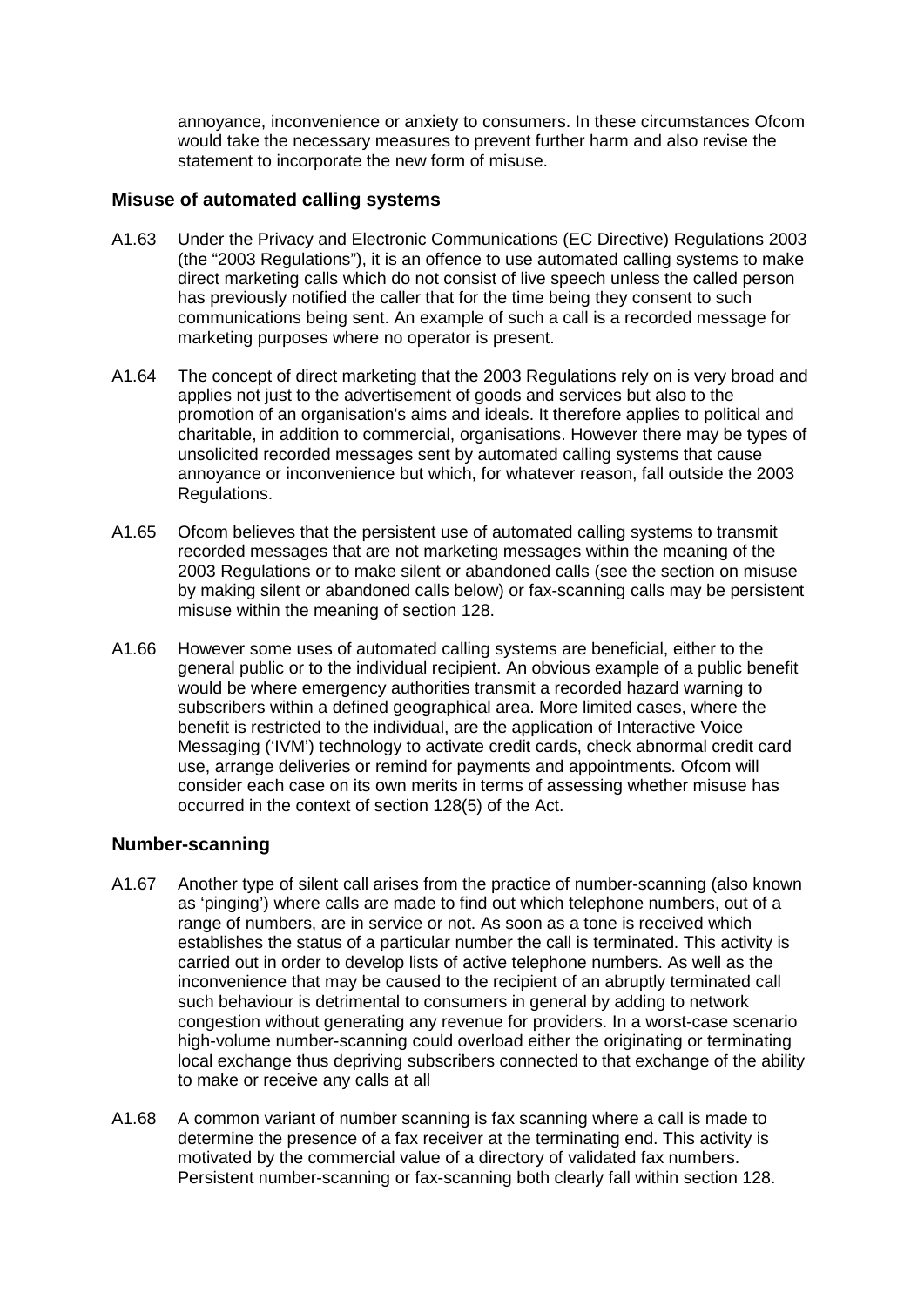## **Misuse of a CLI facility**

- A1.69 CLI (as defined earlier) is a technology that identifies the number from which a call is made or enables a return call to be made. Ofcom will regard the repeated forwarding of inauthentic or misleading CLI information as persistent misuse. Where users have the ability to choose the CLI number that is forwarded (this is known as a Presentation Number), the deliberate sending of an inauthentic or misleading number from which it is not possible to identify the caller and which does not enable the recipient of a call to return a message is a form of misuse. This is without prejudice to a caller's right to preserve their anonymity by withholding their number.
- A1.70 It will also be regarded as a form of misuse to forward a CLI number that has been allocated to a Premium Rate Service provider. A return caller may suffer annoyance or inconvenience by unwittingly making a return call for which they are charged more than they may reasonably expect.

## **Misuse for dishonest gain - scams**

- A1.71 There are a number of activities associated with the use of electronic communications networks or services motivated by a desire for unscrupulous or dishonest gain. Although this statement will not fully describe all those that have been discovered (so as not to encourage their perpetration) and cannot describe schemes that have yet to be practised, these activities share certain common features.
- A1.72 The first feature they share is that they are primarily aimed at defrauding end-users, rather than communications providers.
- A1.73 The second feature they share is the exploitation of premium rate or revenue sharing services, or in some instances, where these services are not used, by directly billing the person who has been duped into making a call. In either case, the essence of the scam is that users are deceived into phoning a number without realising that it is a premium rate or revenue sharing service or may lead to a fraudulent bill and so costs more than they expect. Examples of this that have come to light in recent years include:
	- i) faxing a premium rate or revenue sharing fax number where the terminating fax machine has been set to run deliberately slowly thus increasing the duration of a call;
	- ii) the apparently personal text message that invites a return call to a premium rate or revenue sharing number;
	- iii) making a silent call where any return call connects the caller to a premium rate or revenue sharing number (this latter example is also misuse through silent calls and misuse of CLI facilities);
	- iv) the use of recorded ringing tone to deceive the caller that charging has not yet started; or
	- v) inviting people to telephone a revenue sharing number on the pretext that they have won a prize or need to take delivery of an important message or parcel.
- A1.74 In some circumstances the deception that incites a caller to phone a premium rate or revenue sharing number will be a form of direct marketing and additionally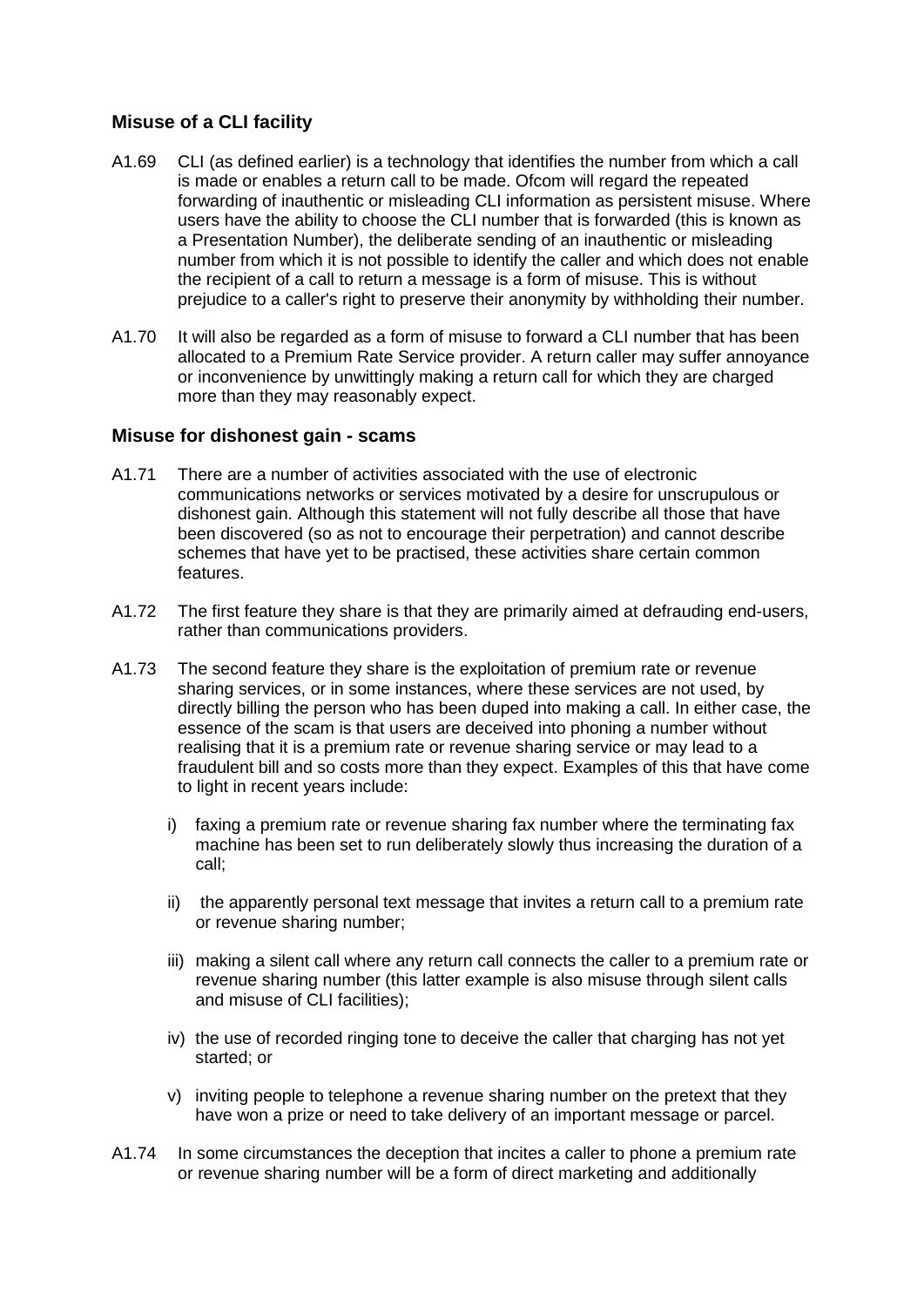subject to applicable legislation. For example, under Regulation 8 of The Electronic Commerce (EC Directive) Regulations 2002 any unsolicited commercial communication sent by electronic mail must be clearly and unambiguously identifiable as such as soon as it is received. Regulation 23 of the 2003 Regulations prohibits the practice of disguising or concealing the identity of the sender of electronic mail used for direct marketing purposes and additionally requires the provision of a valid address to enable the recipient to request the cessation of such communications. The definition of "electronic mail" in the 2003 Regulations applies to SMS or text messages as well as email.

- A1.75 PhonepayPlus is the regulatory body for all premium rate telecommunications services. PhonepayPlus prohibits misleading behaviour and requires providers of premium rate services to ensure that consumers are fully informed of the terms of the service (including pricing). Ofcom considers that the deceptions identified in this section are also likely to be in breach of its Code of Practice, which is available at http://www.phonepayplus.org.uk
- A1.76 Ofcom will regard the practice of tricking callers into phoning a premium rate or revenue sharing number, including numbers in the 08xx range, or non-revenue sharing service that leads to the presentation of a fraudulent bill as misuse and if repeated, persistent misuse.

## **Misuse of allocated telephone numbers**

A1.77 Where end-users have been allocated telephone numbers, Ofcom will regard their use in a way that is inconsistent with designations and/or restrictions in the National Telephone Numbering Plan ("the Plan")<sup>[43](#page-11-0)</sup> as a form of persistent misuse by either the end-user or a relevant communications provider. An example would be where Personal Numbers (070) are used for anything other than "Personal Numbering" (as defined in the Plan) or Mobile Numbers (077, 078 and 079) are used for services other than those which fall within the definition of "Mobile Service" (as defined in the Plan). Condition 17 of the General Condition of Entitlement requires the range holder and any other communications provider using the number to take all reasonably practicable steps to secure compliance by their customers.

# **5. Ofcom's policy on the issuing of section 128 notifications**

- A1.78 Section 128 authorises Ofcom to issue a notification to a person where it has reasonable grounds for believing that a person has engaged in persistent misuse of a network or service.
- A1.79 In some cases this power may be limited insofar as section 128(8) enables the Secretary of State to make an order that behaviour of a specified description is not to be treated as a misuse of an electronic communications network or service where there is an appropriate alternative means of dealing with it.
- A1.80 There is a general presumption that a notification will not be given where an alternative legal remedy is available, although it should be noted that section 130(8) allows for the imposition of a penalty under the 'persistent misuse' powers in respect of the same conduct for which a person is also liable for an offence under sections 125 to 127 of the Act.

-

<span id="page-11-0"></span><sup>&</sup>lt;sup>43</sup> The National Telephone Numbering Plan

<http://stakeholders.ofcom.org.uk/binaries/telecoms/numbering/numplan280710.pdf>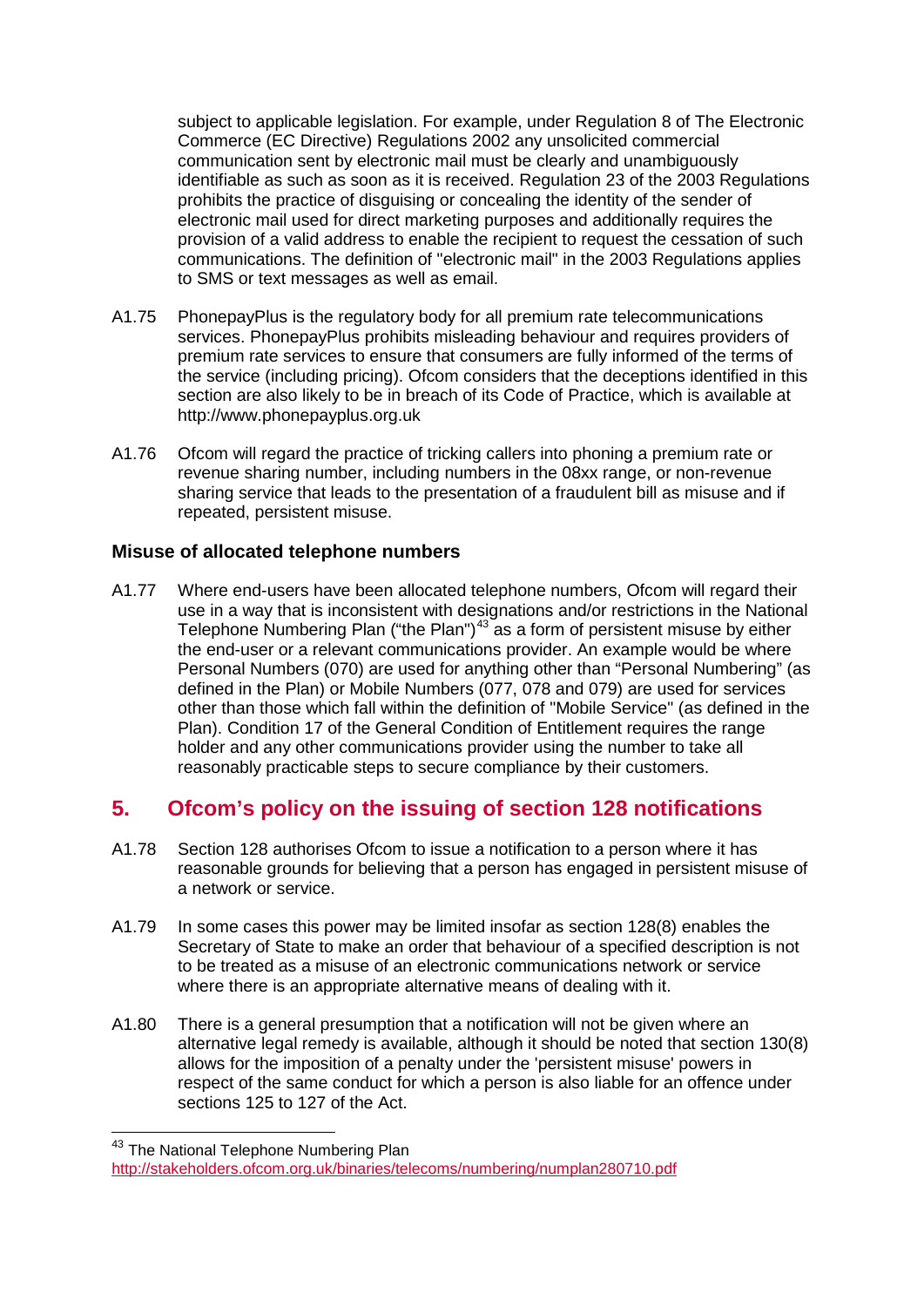- A1.81 Under section 128(2) the notification must include the following elements:
	- i) a determination that a person has persistently misused an electronic communications network or electronic communications service;
	- ii) a specification of the use that Ofcom considers persistent misuse; and
	- iii) a specification of the period within which the notified person may make representations.

#### **Ofcom's priorities on issuing notifications**

- A1.82 Because persistent misuse is defined in very broad terms and the powers in section 128 may be potentially invoked whenever a person believes that they have suffered inconvenience through another person's use of a network or service, Ofcom needs to be guided in the exercise of its enforcement powers by a scale of priorities. We believe that the 'persistent misuse' powers are primarily about protecting consumers and that the more likely a particular form of misuse is to harm consumers by causing them annoyance, inconvenience or anxiety, the more incumbent it is on Ofcom to take enforcement action. In general terms, misuse and the harm it causes the public may be prioritised in three ways.
- A1.83 First, there is the degree of harm caused to an individual consumer, on a scale where anxiety is more detrimental than annoyance or inconvenience. As an example, we believe that anonymous silent calls are more likely to give rise to anxiety than those associated with an information message and a CLI. This could be described as a qualitative test.
- A1.84 Second, there is the scale or amount of the misuse. Other things being equal, the more people are affected by an act of misuse the more likely it is that Ofcom will take enforcement action. Causing annoyance to a significant number of people is inherently more serious than causing annoyance to a small number and is more likely to justify enforcement action. This could be described as the quantitative test.
- A1.85 Third, is where a new serious form of misuse has come to light and Ofcom needs to act quickly in order to stop the misuse and deter others from engaging in the practice. An example might be where a person provides a commercial service offering to overlay outbound phone calls with an inauthentic CLI number, thus enabling callers to send misleading information about their identity and preserve their anonymity. This could be described as the deterrence test.
- A1.86 Ofcom policy on taking action under its section 128 powers will be driven by the three factors set out above. In addition, where persistent misuse may have been caused by abandoned and silent calls, Ofcom will consider observance with the policy criteria set out in A1.12 to 58
- A1.87 Ofcom will monitor consumer complaints in this area, and will look at other ways to identify priority cases of persistent misuse. In addition, the overview that communications providers have of network activity makes them particularly well placed to pick up on instances of high-volume misuse of which isolated consumers may only have a single experience. Ofcom welcomes such cases being brought to its attention by communications providers.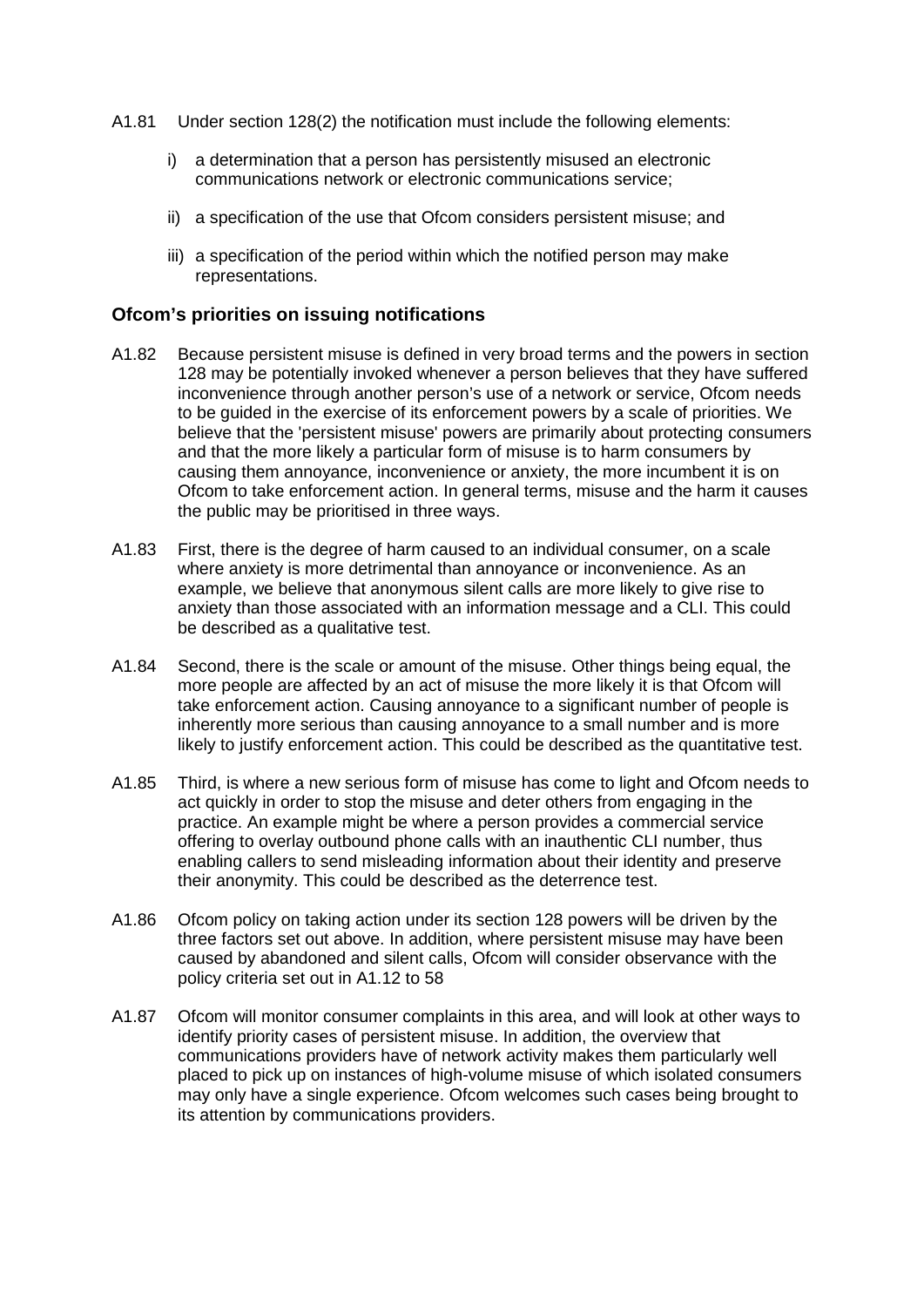A1.88 Where Ofcom receives complaints, they will be assessed to ascertain whether there is sufficient evidence to provide reasonable grounds for believing that persistent misuse has occurred, and whether taking action would be a priority for Ofcom.

#### **The determination and the specification**

- A1.89 The determination will need to refer to the evidential basis that supports the occurrence of persistent misuse. As the notification is required to be given to the person who is responsible for the misuse it will also be necessary for Ofcom to establish the identity of the persistent misuser. As a point of clarification, it will not be possible to take action under this legislation against a communications provider over whose network or service the persistent misuse takes place, unless the communications provider itself is responsible for perpetrating the misuse. A provider over whose network silent or abandoned calls are made cannot be made responsible for those calls.
- A1.90 The specification will describe the actual behaviour that constitutes persistent misuse supported by the grounds for believing that this behaviour is likely to give rise to annoyance, inconvenience or anxiety.
- A1.91 The specification of the period during which the notified person may make representations must not normally be less than a month but may be as short as seven days, in urgent cases. An urgent case is defined by section 128(4) as one where the misuse is both continuing and causing a degree of harm that requires it to be stopped as soon as is practicable.
- A1.92 Whether or not the misuse is continuing is a matter of fact; the degree of harm that it is causing is necessarily a matter of judgement. The factors that would tend towards a shorter period for representations are the scale of the misuse, the number of consumers on whom the misuse is impacting and the degree of detriment caused. An example of an urgent case might be where automated calling systems are being exploited to send a high volume of recorded messages seeking to influence voting in a TV phone-in.

## **6. The consequences of a notification**

- A1.93 Once the period allowed for the making of representations has expired, Ofcom has three options:
	- i) it can decide whether or not to issue an enforcement notification to the misuser under section 129 of the Act;
	- ii) it can impose a penalty under section 130 of the Act; or
	- iii) it can issue an enforcement notification and impose a penalty.

#### **Enforcement notification under section 129**

- A1.94 An enforcement notification under section 129 is appropriate where Ofcom is satisfied that:
	- i) the person who has been notified under section 128 ("the notified user") has persistently misused an electronic communications network or service;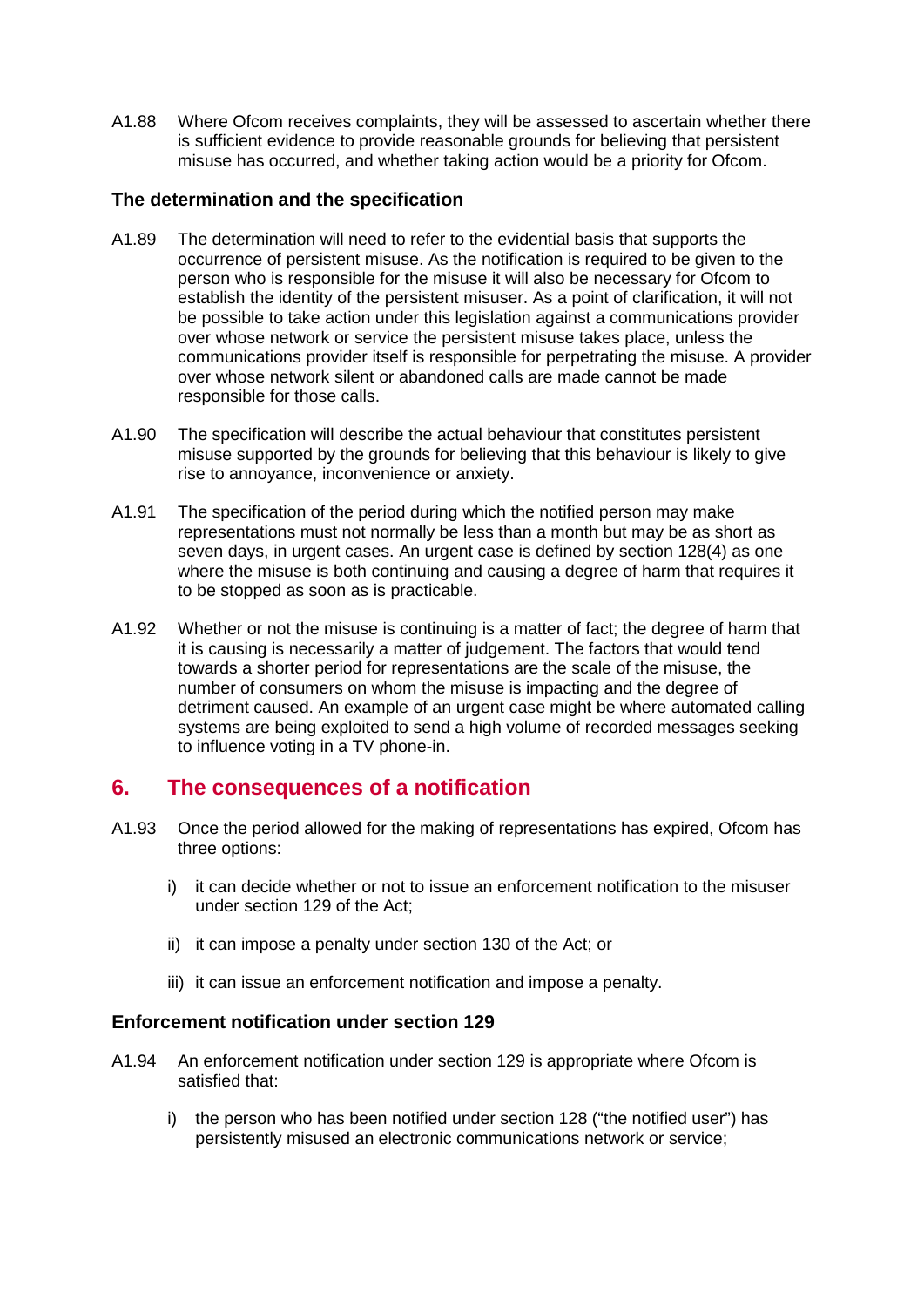- ii) the notified user has not, since the giving of the notification, taken all the steps that Ofcom considers appropriate to ensure that the misuse is ended and not repeated; and
- iii) the notified user has not, since the giving of the notification, remedied the consequences of the notified misuse in a manner that Ofcom considers appropriate.
- A1.95 The enforcement notification will impose a requirement on the misuser to take the necessary steps:
	- i) to end the misuse and not repeat it; and
	- ii) to remedy the consequences of the misuse.
- A1.96 It will impose clear and enforceable obligations on a misuser and allow a reasonable period for compliance with them.
- A1.97 In many cases of persistent misuse, there may be no pecuniary loss or damage, say in the case of silent or abandoned calls. However a degree of annoyance, inconvenience or anxiety will invariably be present.
- A1.98 When considering whether a misuser has remedied the consequences of a breach, Ofcom will consider the factors of the particular case and whether the remedy is proportionate to the harm caused.
- A1.99 Section 129(5) of the Act makes compliance with an enforcement notification a duty of the notified user, and enables Ofcom to enforce that duty through civil proceedings which, as set out in section 129(6), may lead to an injunction, a requirement for specific performance of a statutory duty or any other appropriate remedy or relief. The appeal procedures available against notifications and penalties are set out in sections 192 to 196 of the Act.

## **Issuing a penalty under section 130**

- A1.100 Where Ofcom has issued a section 128 notification, or both a section 128 notification and a section 129 enforcement notification, Ofcom will be able to impose a penalty on a persistent misuser, once the period for making representations has elapsed.
- A1.101 Ofcom may also impose a financial penalty where a notified misuser has contravened a requirement of a section 129 enforcement notification. The upper limit for such a penalty is currently £2 million following the Communications Act 2003 (Maximum Penalty for Persistent Misuse of Network or Service) Order 2010<sup>44</sup>.
- A1.102 Ofcom is required under section 130(4) to determine an amount, which is both appropriate and proportionate to the misuse. In making such a determination, section 130(5) requires Ofcom to have regard to:
	- i) any representations made by the notified misuser;
	- ii) any steps taken by the misuser to bring the misuse to an end and not repeat it; and

<span id="page-14-0"></span><sup>&</sup>lt;sup>44</sup> <http://www.publications.parliament.uk/pa/cm201011/cmgeneral/deleg2/100913/100913s01.htm>  $\overline{\phantom{a}}$